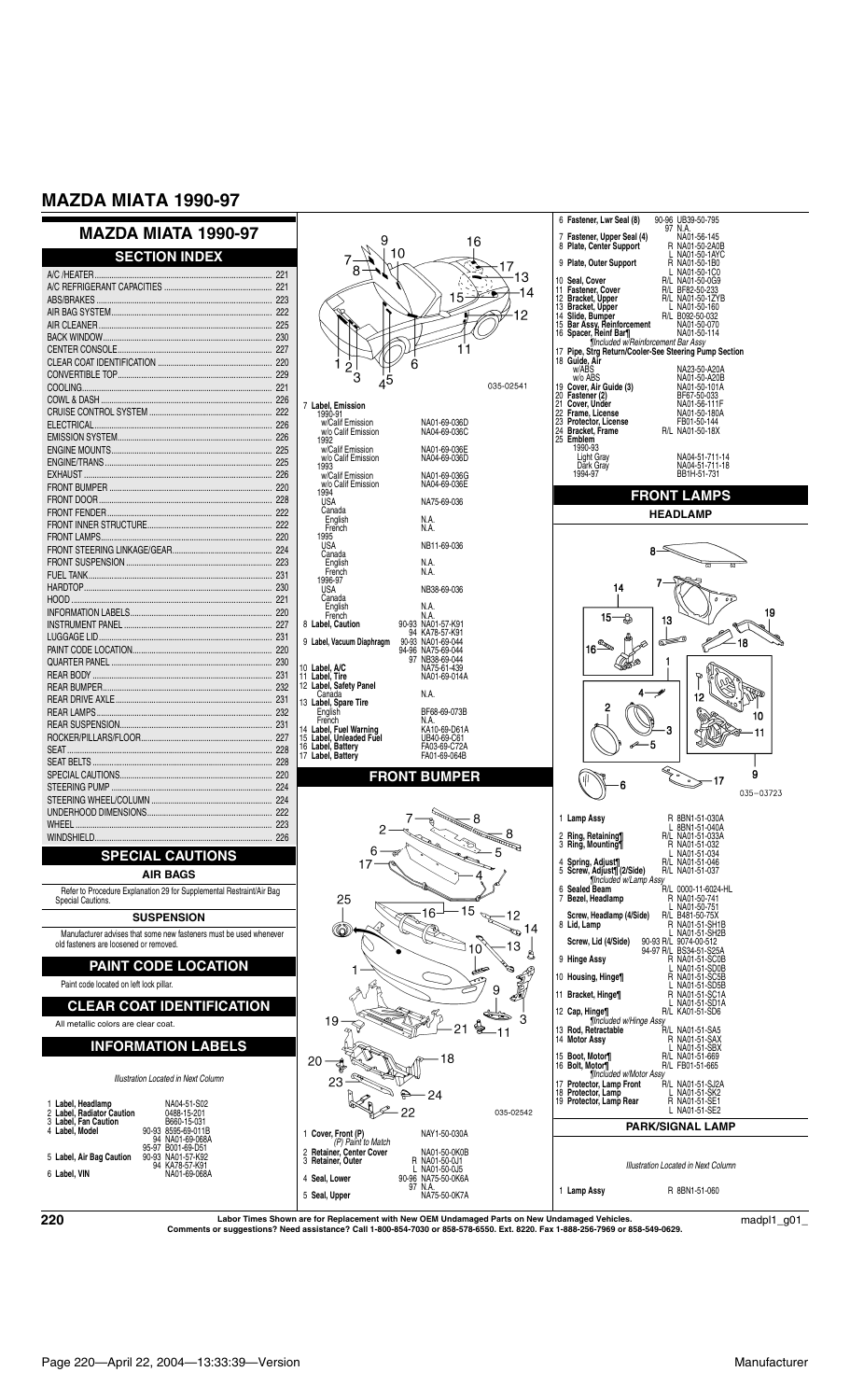

 $\mathrm{madpl1\_g01\_}$  Procedure Explanation Pages Must Be Used with the Above Text for an Accurate Damage Report.<br>Comments or suggestions? Need assistance? Call 1-800-854-7030 or 858-578-6550. Ext. 8220. Fax 1-888-256-7969 or 85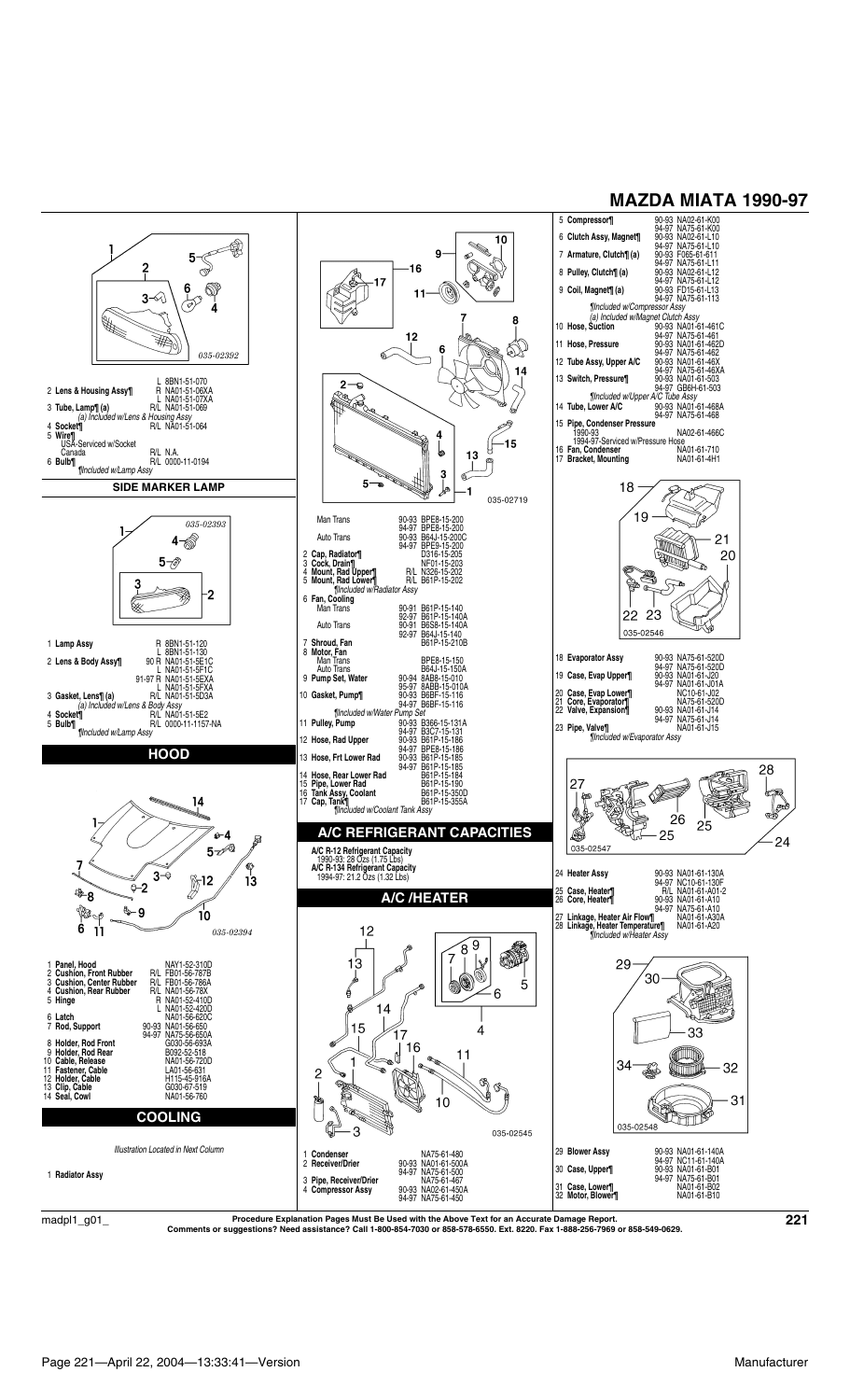



\_001\_/Labor Times Shown are for Replacement with New OEM Undamaged Parts on New Undamaged Vehicles.<br>Comments or suggestions? Need assistance? Call 1-800-854-7030 or 858-578-6550. Ext. 8220. Fax 1-888-256-7969 or 858-549-0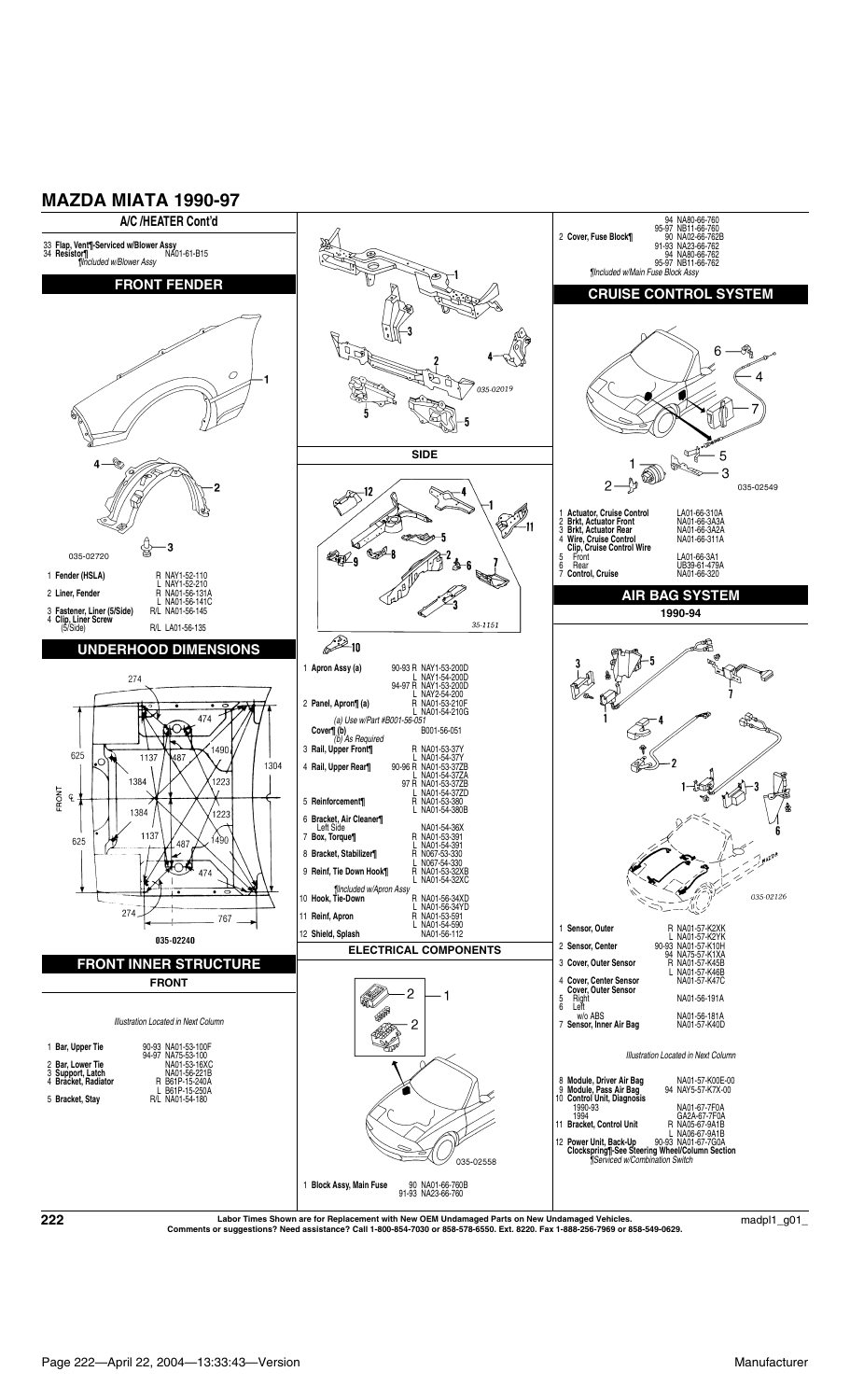

 $\rm{madpl1\_g01\_}$  Procedure Explanation Pages Must Be Used with the Above Text for an Accurate Damage Report.<br>Comments or suggestions? Need assistance? Call 1-800-854-7030 or 858-578-6550. Ext. 8220. Fax 1-888-256-7969 or 85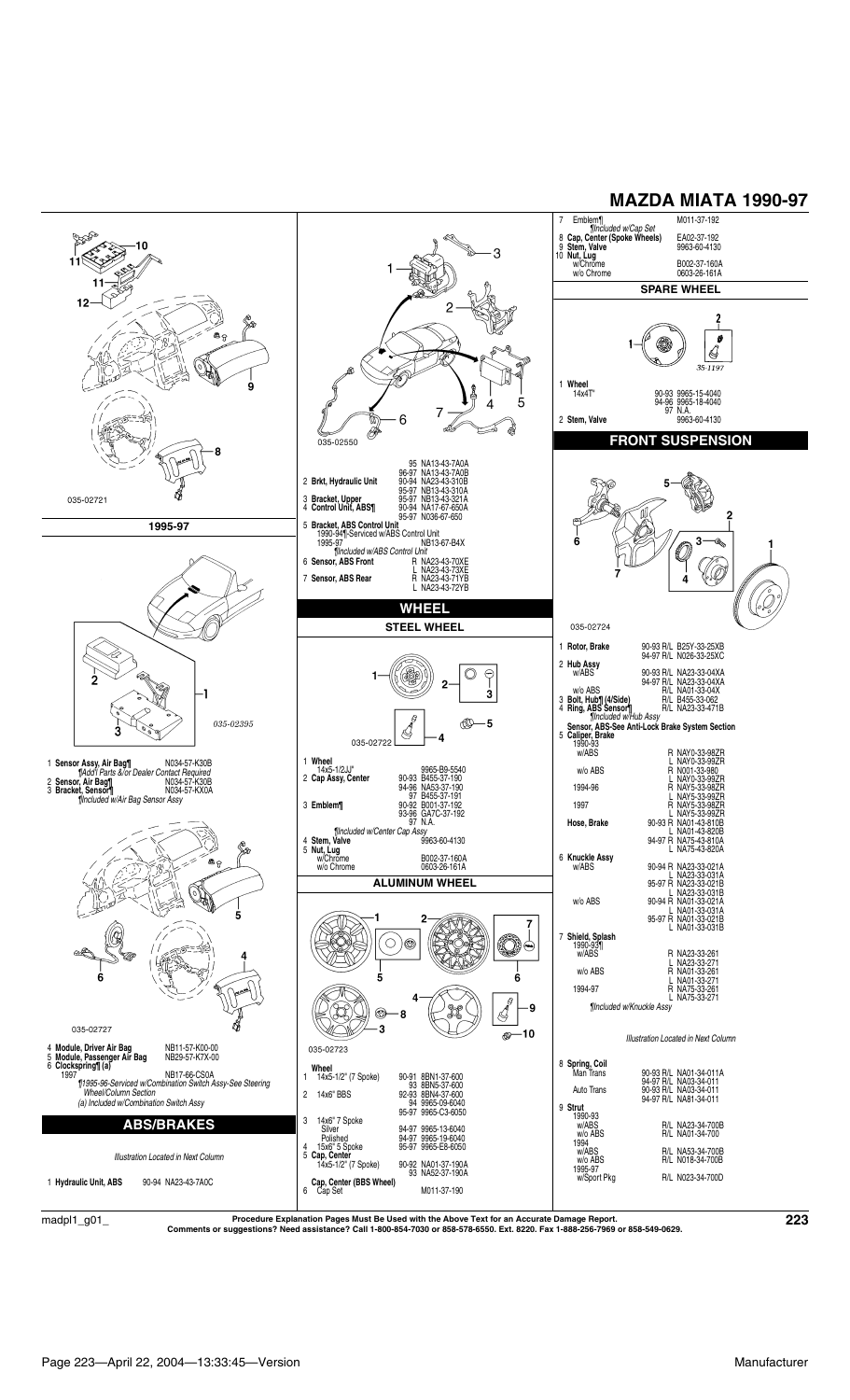

\_001\_/Labor Times Shown are for Replacement with New OEM Undamaged Parts on New Undamaged Vehicles.<br>Comments or suggestions? Need assistance? Call 1-800-854-7030 or 858-578-6550. Ext. 8220. Fax 1-888-256-7969 or 858-549-0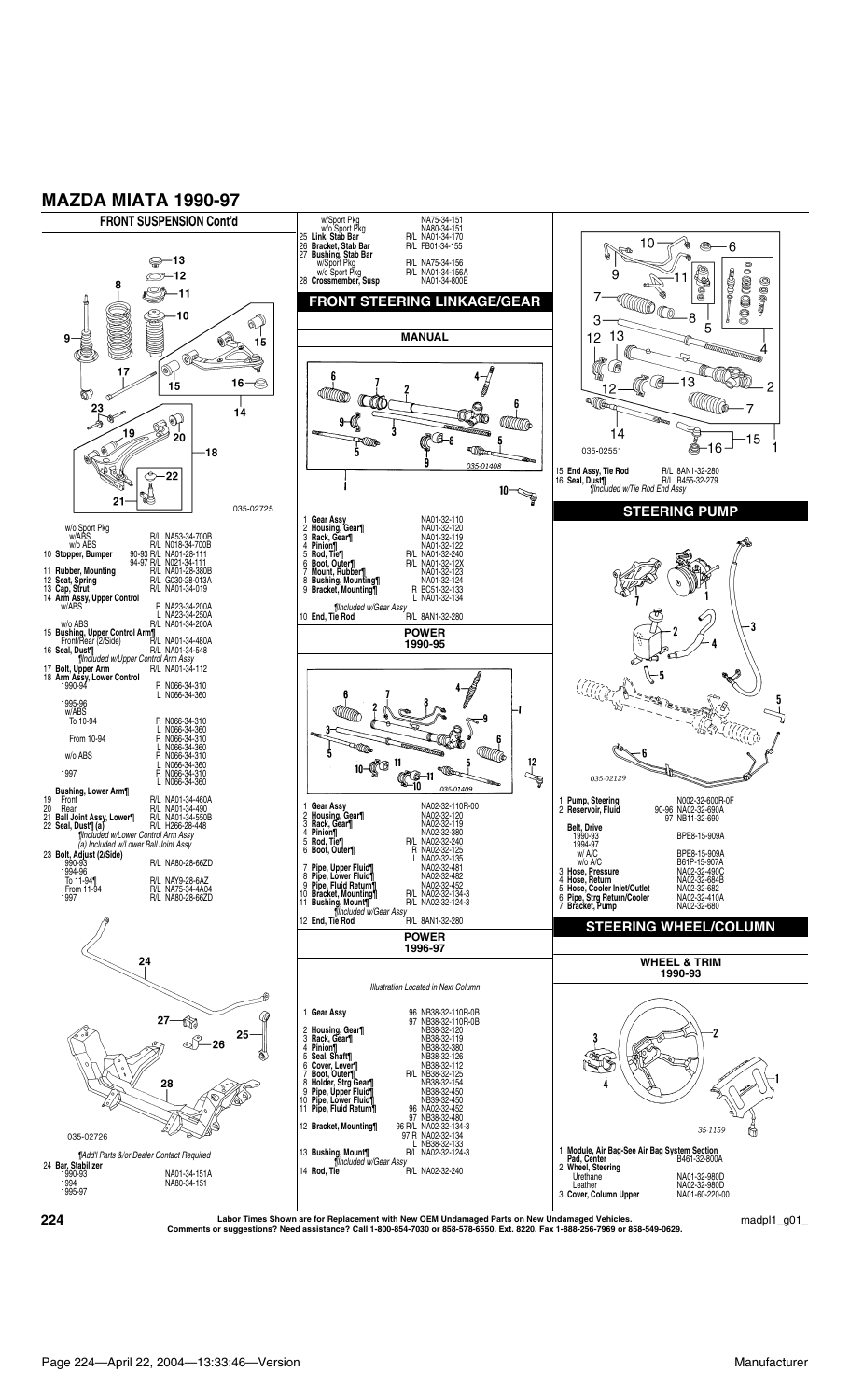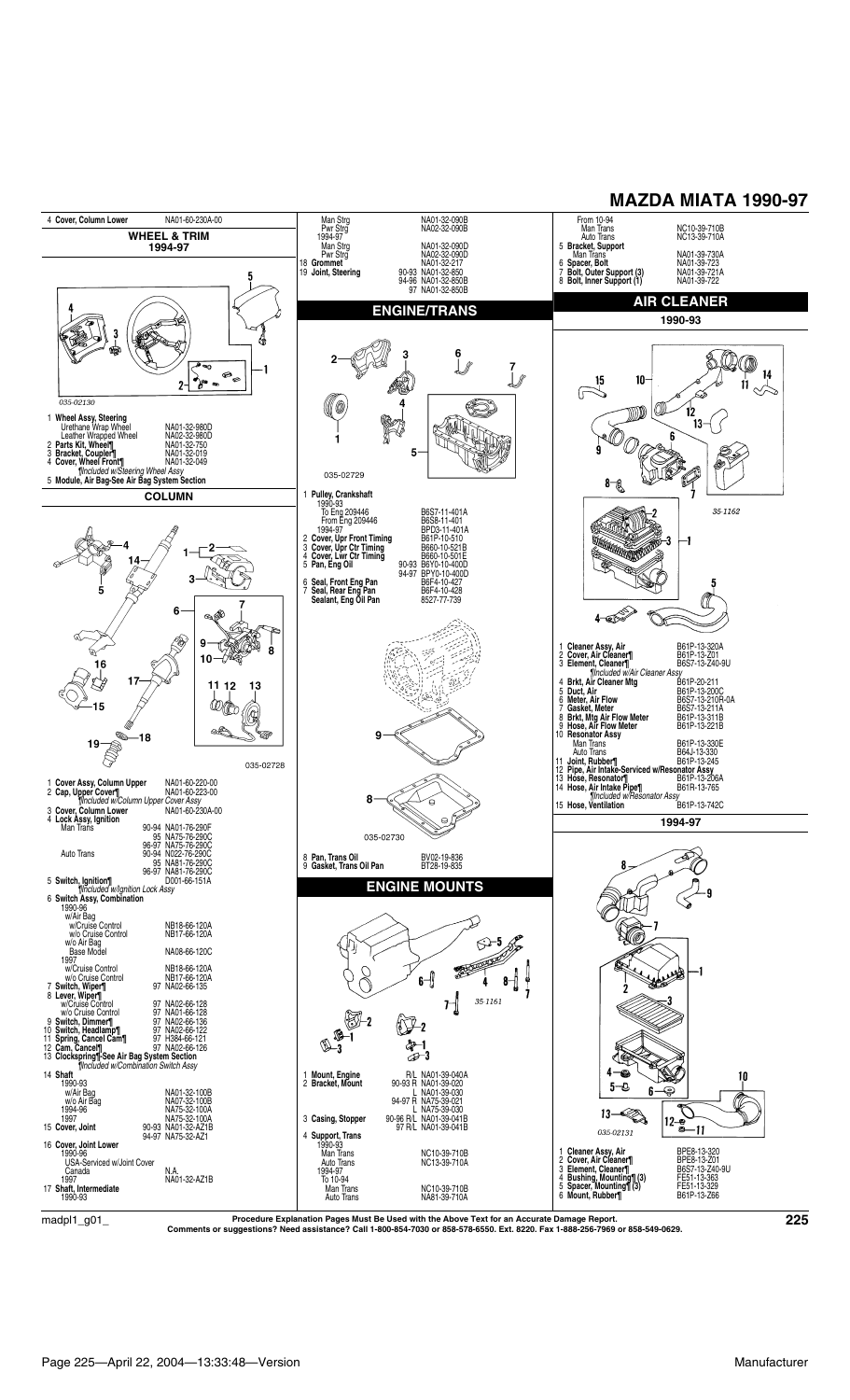

 $\bf 226$   $\bf 226$   $\bf 226$   $\bf 236$   $\bf 247$   $\bf 258$   $\bf 269$   $\bf 279$   $\bf 289$   $\bf 291$   $\bf 2901$   $\bf 291$   $\bf 291$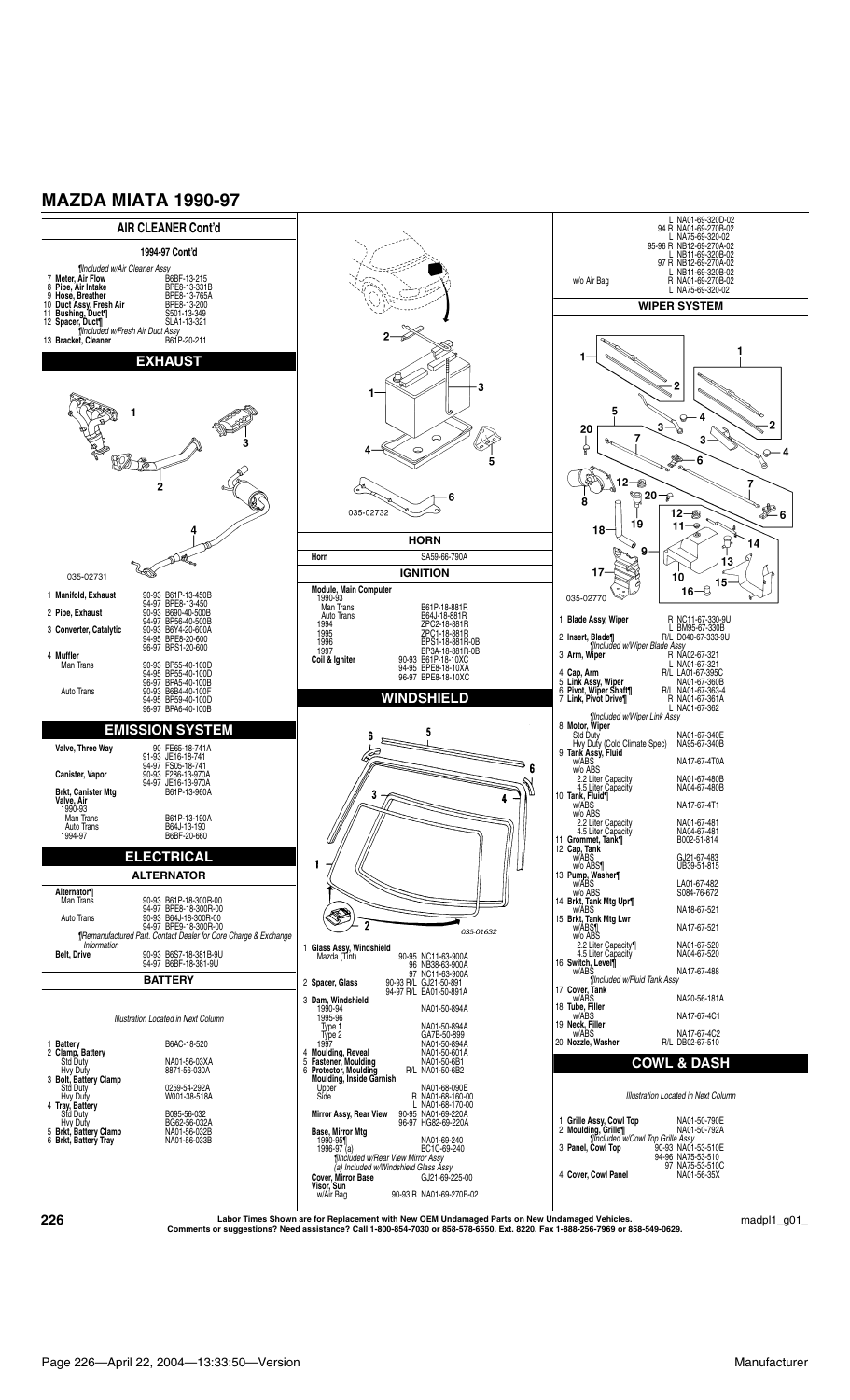

 $\rm{madpl1\_g01\_}$  Procedure Explanation Pages Must Be Used with the Above Text for an Accurate Damage Report.<br>Comments or suggestions? Need assistance? Call 1-800-854-7030 or 858-578-6550. Ext. 8220. Fax 1-888-256-7969 or 85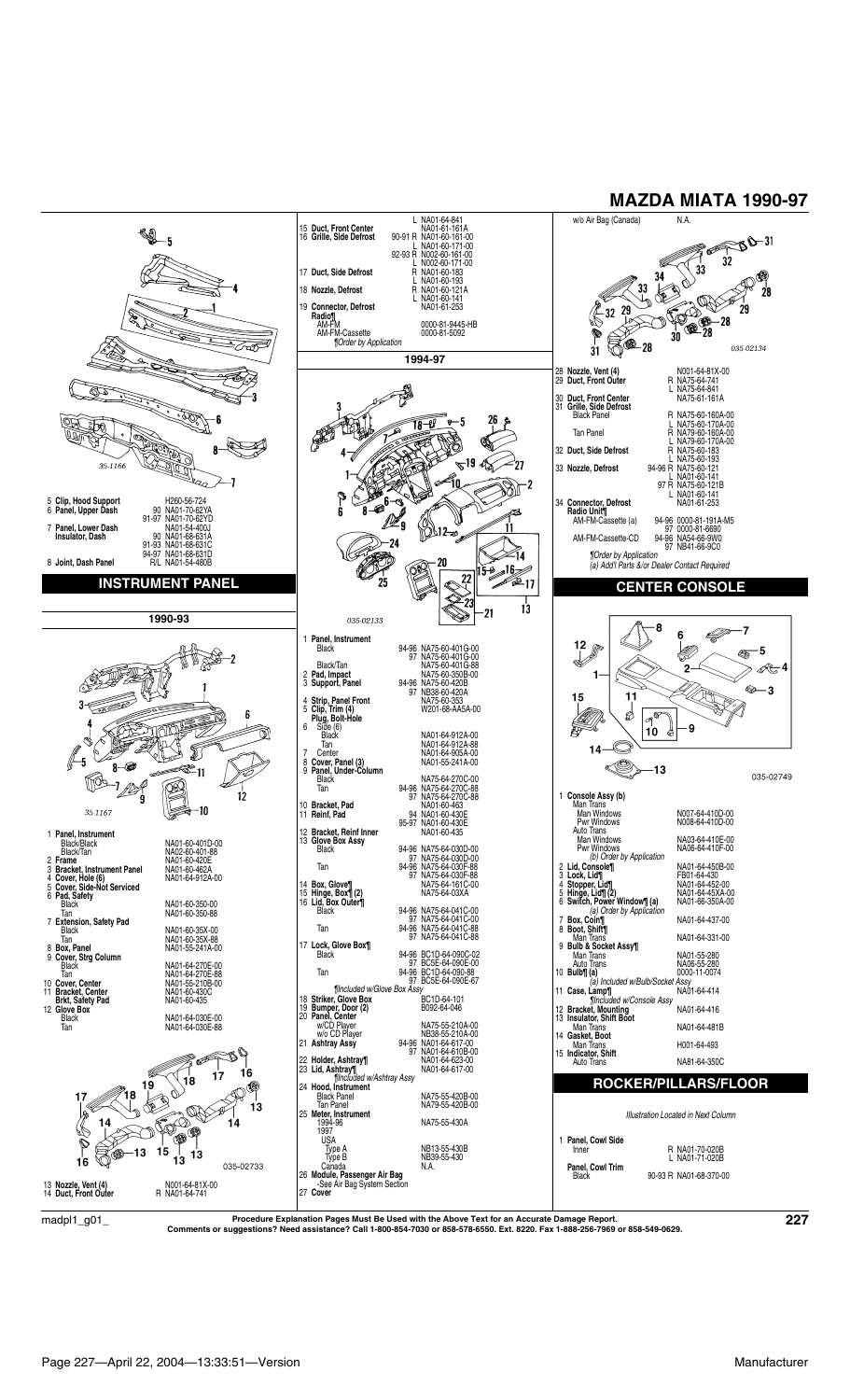

\_001\_/Labor Times Shown are for Replacement with New OEM Undamaged Parts on New Undamaged Vehicles.<br>Comments or suggestions? Need assistance? Call 1-800-854-7030 or 858-578-6550. Ext. 8220. Fax 1-888-256-7969 or 858-549-0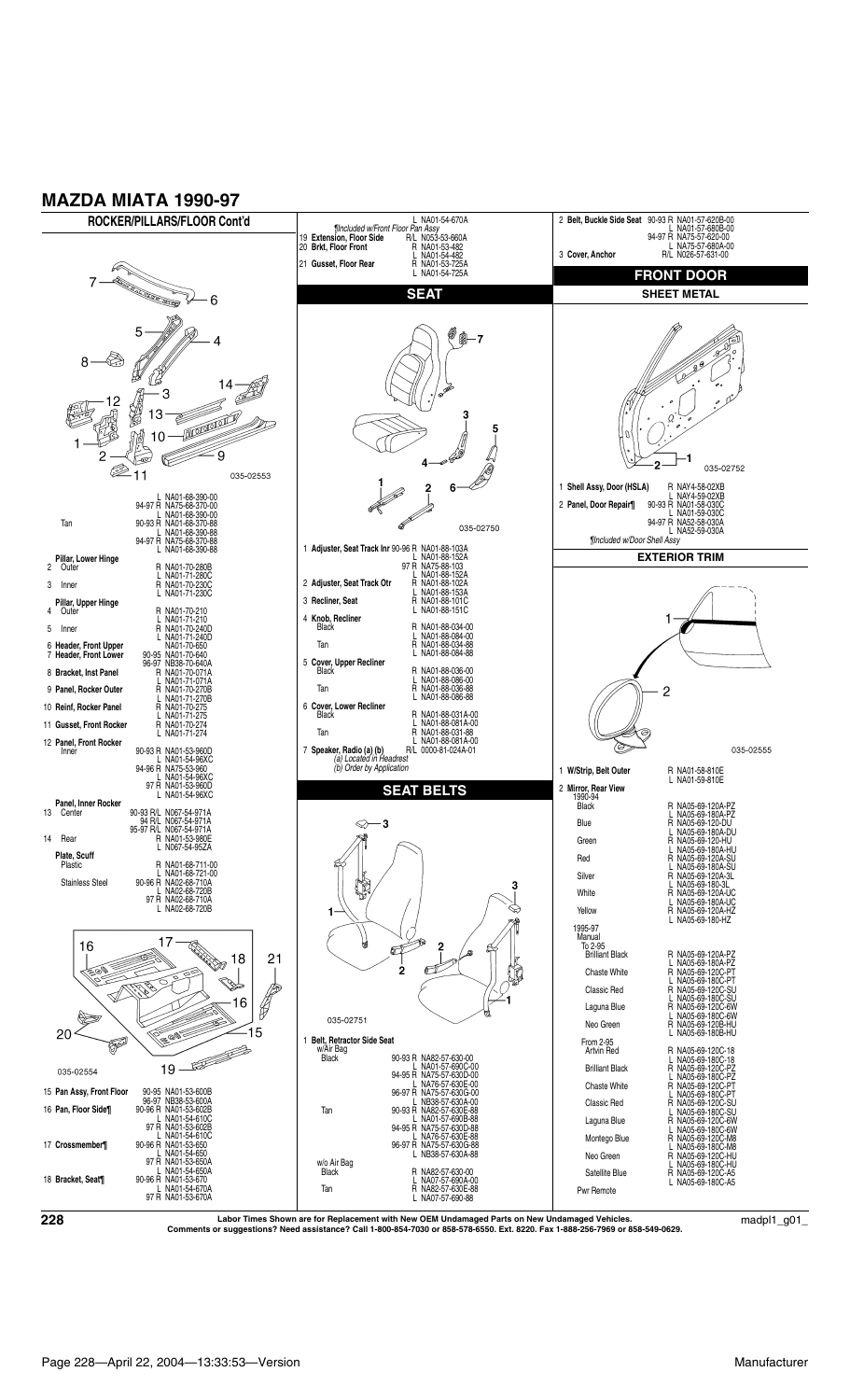

 $\rm{madpl1\_g01\_}$  Procedure Explanation Pages Must Be Used with the Above Text for an Accurate Damage Report.<br>Comments or suggestions? Need assistance? Call 1-800-854-7030 or 858-578-6550. Ext. 8220. Fax 1-888-256-7969 or 85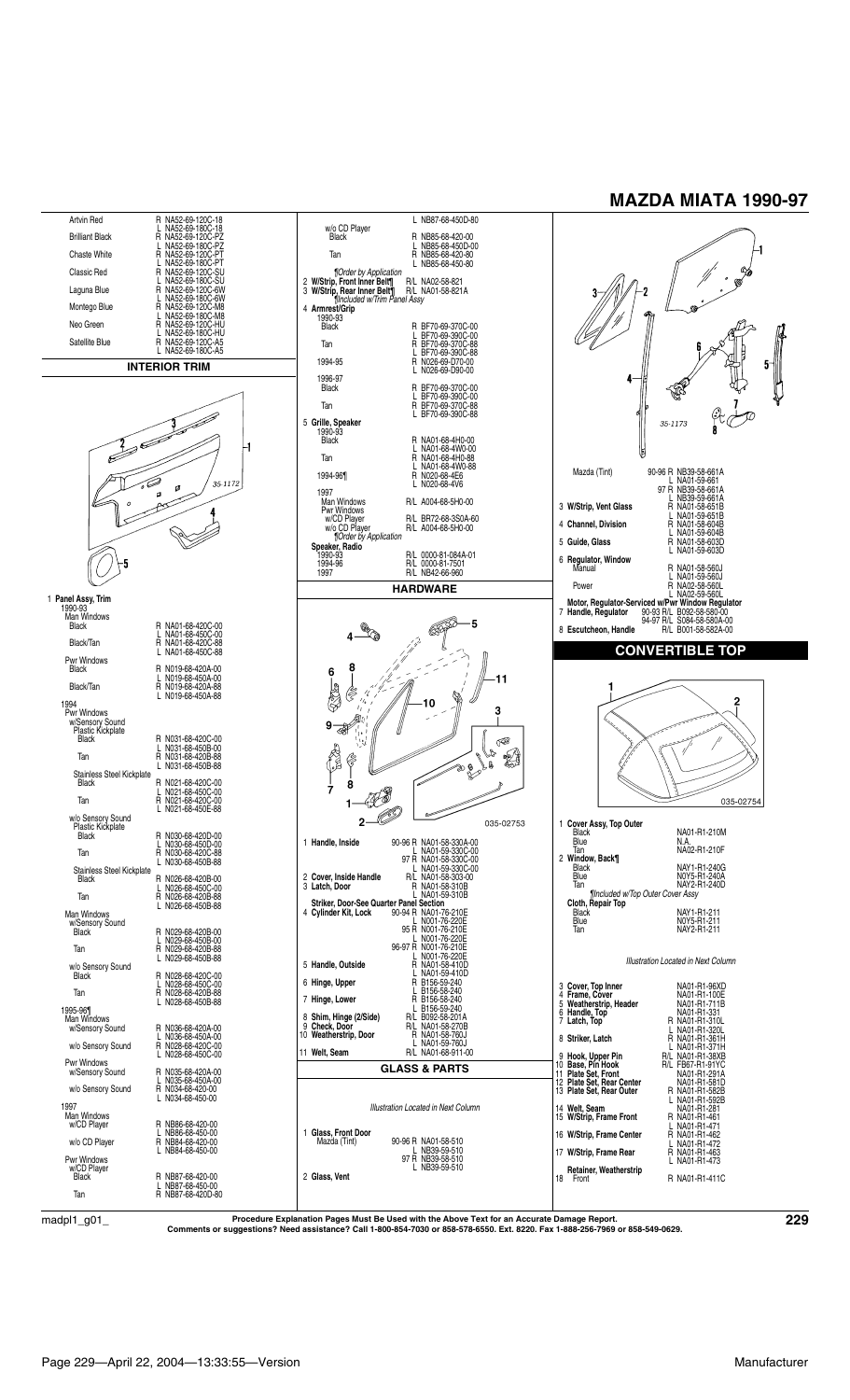

 $\bf 230$   $\bf 230$   $\bf 230$   $\bf 241$   $\bf 259$   $\bf 261$   $\bf 279$   $\bf 280$   $\bf 291$   $\bf 290$   $\bf 291$   $\bf 290$   $\bf 291$   $\bf 290$   $\bf 291$   $\bf 290$   $\bf 291$   $\bf 290$   $\bf 291$   $\bf 290$   $\bf 291$   $\bf 290$   $\bf 291$   $\bf 290$   $\bf 2$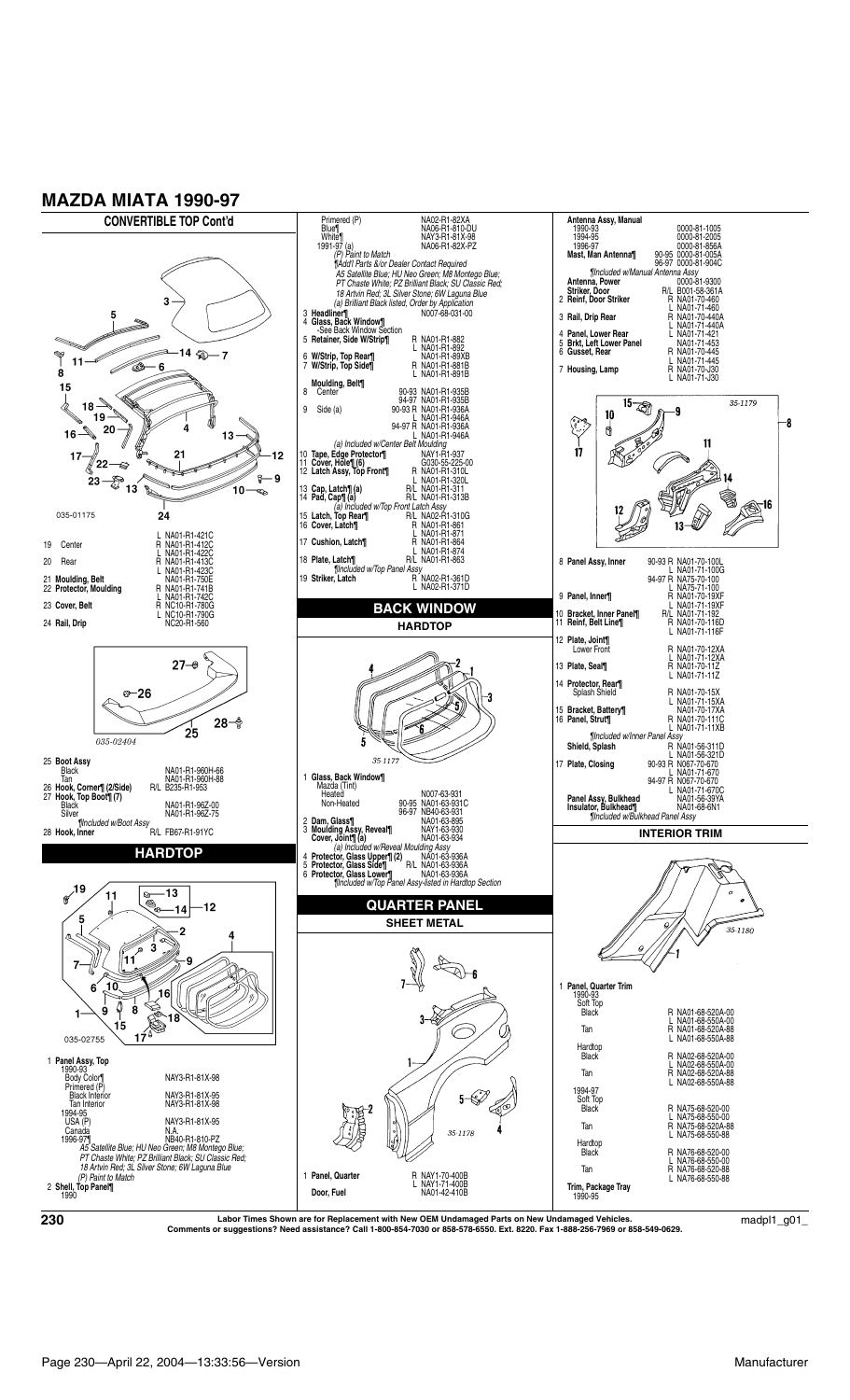

 $\rm{madpl1\_g01\_}$  Procedure Explanation Pages Must Be Used with the Above Text for an Accurate Damage Report.<br>Comments or suggestions? Need assistance? Call 1-800-854-7030 or 858-578-6550. Ext. 8220. Fax 1-888-256-7969 or 85

**MAZDA MIATA 1990-97**